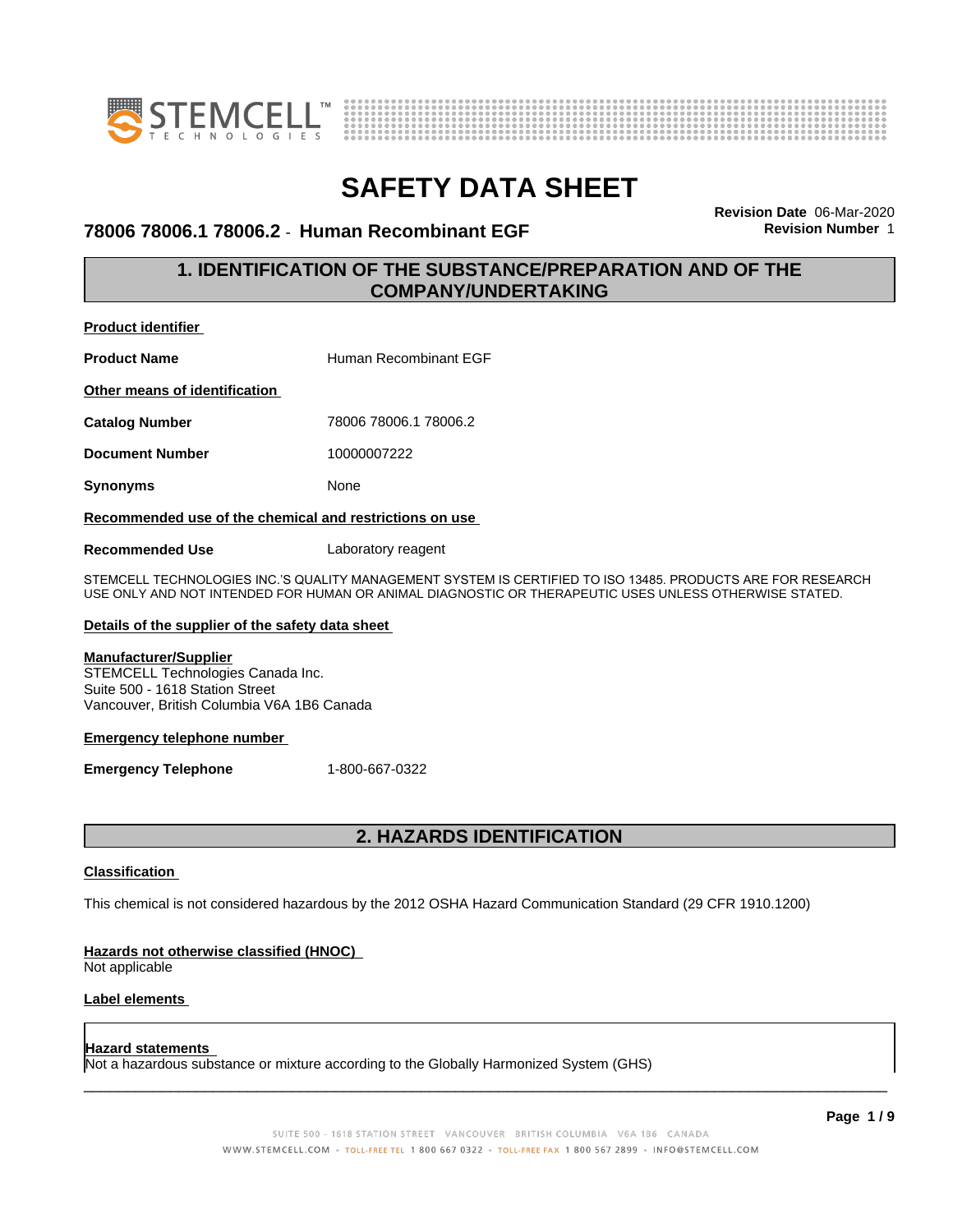



\_\_\_\_\_\_\_\_\_\_\_\_\_\_\_\_\_\_\_\_\_\_\_\_\_\_\_\_\_\_\_\_\_\_\_\_\_\_\_\_\_\_\_\_\_\_\_\_\_\_\_\_\_\_\_\_\_\_\_\_\_\_\_\_\_\_\_\_\_\_\_\_\_\_\_\_\_\_\_\_\_\_\_\_\_\_\_\_\_\_\_\_\_ **Revision Date** 06-Mar-2020 **78006 78006.1 78006.2** - **Human Recombinant EGF Revision Number** 1

The product contains no substances which at their given concentration, are considered to be hazardous to health.

**Appearance** Powder **Physical state** Solid **Physical Solid Physical Solid Physical Solid Physical Solid Physical Solid Physical Solid Physical Solid Physical Solid Physical Solid Physical Solid Physical** 

### **Other Information**

Not applicable

### **Unknown acute toxicity** 0 % of the mixture consists of ingredient(s) of unknown toxicity

0 % of the mixture consists of ingredient(s) of unknown acute oral toxicity

0 % of the mixture consists of ingredient(s) of unknown acute dermal toxicity

0 % of the mixture consists of ingredient(s) of unknown acute inhalation toxicity (gas)

0 % of the mixture consists of ingredient(s) of unknown acute inhalation toxicity (vapor)

0 % of the mixture consists of ingredient(s) of unknown acute inhalation toxicity (dust/mist)

### **3. COMPOSITION/INFORMATION ON INGREDIENTS**

#### **Substance**

Not a hazardous substance or mixture according to the Globally Harmonized System (GHS)

\*The exact percentage (concentration) of composition has been withheld as a trade secret.

### **4. FIRST AID MEASURES**

### **Description of first aid measures**

| <b>Inhalation</b>   | Remove to fresh air.                                                                                                    |
|---------------------|-------------------------------------------------------------------------------------------------------------------------|
| Eye contact         | Rinse thoroughly with plenty of water for at least 15 minutes, lifting lower and upper eyelids.<br>Consult a physician. |
| <b>Skin contact</b> | Wash skin with soap and water.                                                                                          |
| <b>Ingestion</b>    | Clean mouth with water and drink afterwards plenty of water.                                                            |
|                     |                                                                                                                         |

### **Most important symptoms and effects, both acute and delayed**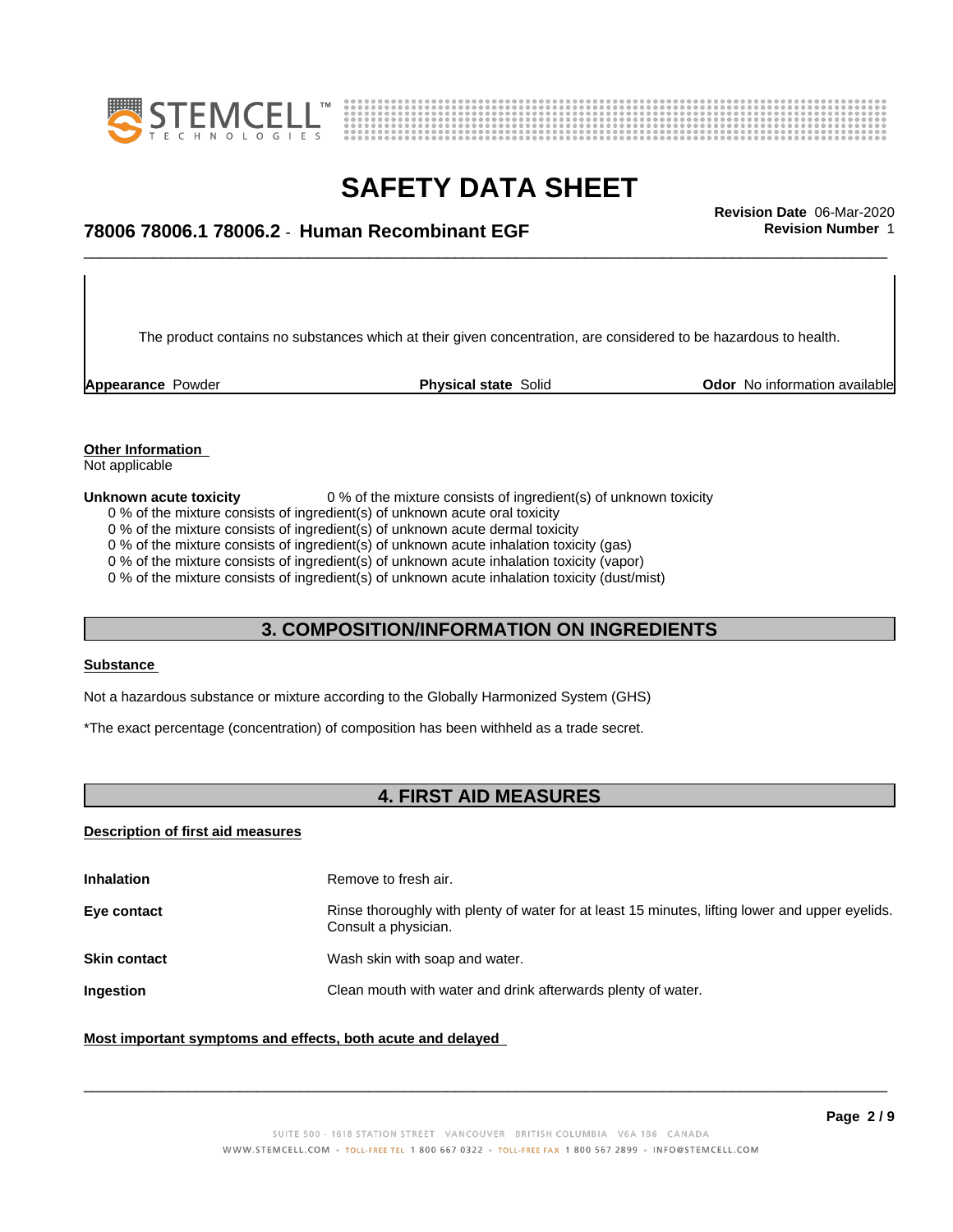



## \_\_\_\_\_\_\_\_\_\_\_\_\_\_\_\_\_\_\_\_\_\_\_\_\_\_\_\_\_\_\_\_\_\_\_\_\_\_\_\_\_\_\_\_\_\_\_\_\_\_\_\_\_\_\_\_\_\_\_\_\_\_\_\_\_\_\_\_\_\_\_\_\_\_\_\_\_\_\_\_\_\_\_\_\_\_\_\_\_\_\_\_\_ **Revision Date** 06-Mar-2020 **78006 78006.1 78006.2** - **Human Recombinant EGF Revision Number** 1

**Symptoms** No information available. **Indication of any immediate medical attention and special treatment needed Note to physicians** Treat symptomatically. **5. FIRE-FIGHTING MEASURES Suitable Extinguishing Media** Use extinguishing measures that are appropriate to local circumstances and the surrounding environment. **Unsuitable extinguishing media** CAUTION: Use of water spray when fighting fire may be inefficient. **Specific hazards arising from the chemical** No information available. **Explosion data Sensitivity to Mechanical Impact** None. **Sensitivity to Static Discharge** None. **Special protective equipment for fire-fighters** Firefighters should wear self-contained breathing apparatus and full firefighting turnout gear. Use personal protection equipment.**6. ACCIDENTAL RELEASE MEASURES**

### **Personal precautions, protective equipment and emergency procedures**

**Personal precautions** Ensure adequate ventilation.

| <b>Environmental precautions</b>                     |                                                                                      |  |  |
|------------------------------------------------------|--------------------------------------------------------------------------------------|--|--|
| <b>Environmental precautions</b>                     | See Section 12 for additional Ecological Information.                                |  |  |
| Methods and material for containment and cleaning up |                                                                                      |  |  |
| <b>Methods for containment</b>                       | Prevent further leakage or spillage if safe to do so.                                |  |  |
| Methods for cleaning up                              | Pick up and transfer to properly labeled containers.                                 |  |  |
| <b>Prevention of secondary hazards</b>               | Clean contaminated objects and areas thoroughly observing environmental regulations. |  |  |
|                                                      |                                                                                      |  |  |

### **7. HANDLING AND STORAGE**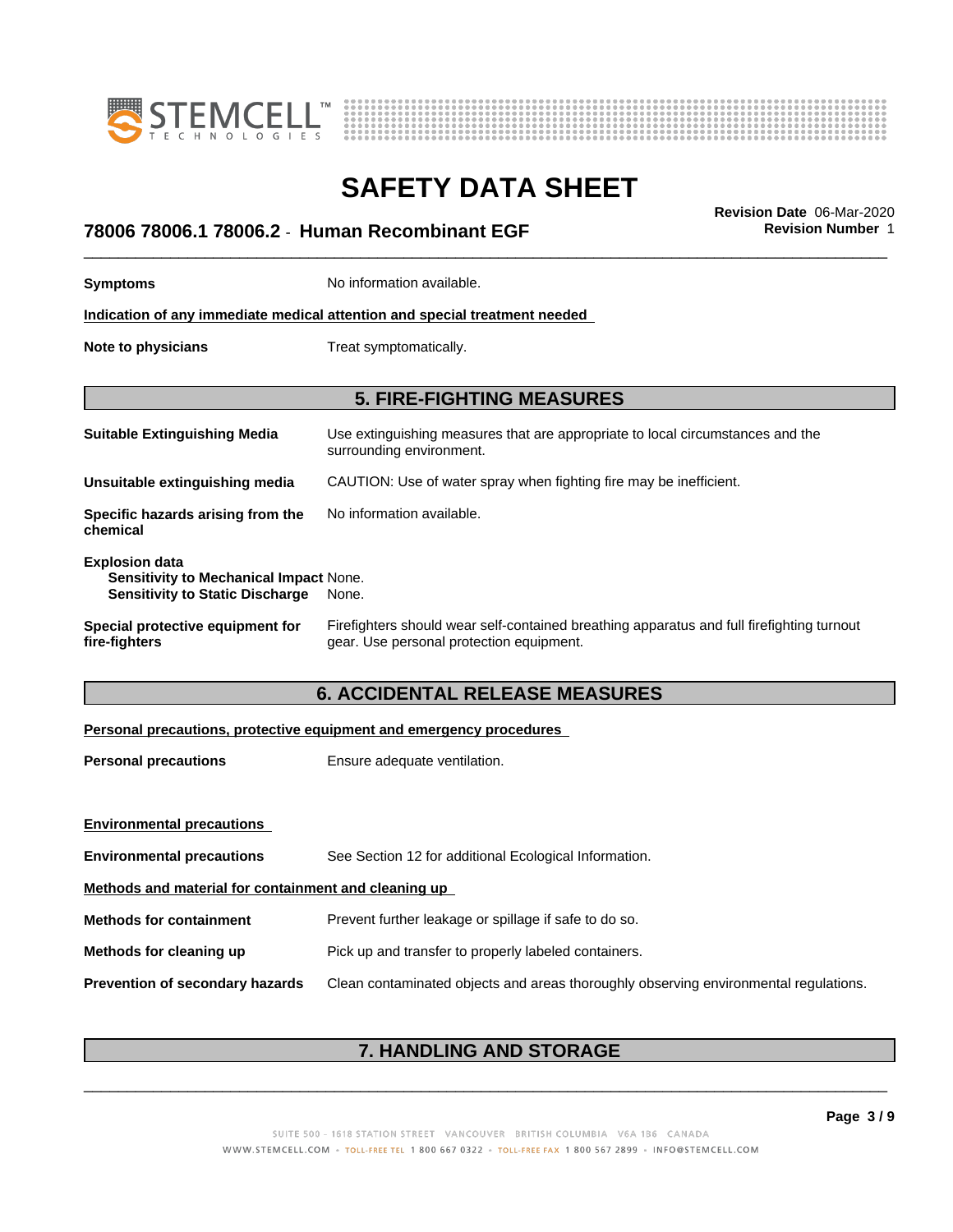



## \_\_\_\_\_\_\_\_\_\_\_\_\_\_\_\_\_\_\_\_\_\_\_\_\_\_\_\_\_\_\_\_\_\_\_\_\_\_\_\_\_\_\_\_\_\_\_\_\_\_\_\_\_\_\_\_\_\_\_\_\_\_\_\_\_\_\_\_\_\_\_\_\_\_\_\_\_\_\_\_\_\_\_\_\_\_\_\_\_\_\_\_\_ **Revision Date** 06-Mar-2020 **78006 78006.1 78006.2** - **Human Recombinant EGF Revision Number** 1

**Precautions for safe handling Advice on safe handling** Handle in accordance with good industrial hygiene and safety practice. **Conditions for safe storage, including any incompatibilities Storage Conditions** Keep containers tightly closed in a dry, cool and well-ventilated place.

### **8. EXPOSURE CONTROLS/PERSONAL PROTECTION**

| <b>Control parameters</b>               |                                                                                                                                                                                                                                                                                                                                                                                                                        |  |
|-----------------------------------------|------------------------------------------------------------------------------------------------------------------------------------------------------------------------------------------------------------------------------------------------------------------------------------------------------------------------------------------------------------------------------------------------------------------------|--|
| <b>Exposure Limits</b>                  | The following ingredients are the only ingredients of the product above the cut-off level (or<br>level that contributes to the hazard classification of the mixture) which have an exposure<br>limit applicable in the region for which this safety data sheet is intended or other<br>recommended limit. At this time, the other relevant constituents have no known exposure<br>limits from the sources listed here. |  |
| <b>Appropriate engineering controls</b> |                                                                                                                                                                                                                                                                                                                                                                                                                        |  |
| <b>Engineering controls</b>             | <b>Showers</b><br>Eyewash stations<br>Ventilation systems.                                                                                                                                                                                                                                                                                                                                                             |  |
|                                         | Individual protection measures, such as personal protective equipment                                                                                                                                                                                                                                                                                                                                                  |  |
| <b>Eye/face protection</b>              | No special protective equipment required.                                                                                                                                                                                                                                                                                                                                                                              |  |
| Skin and body protection                | No special protective equipment required.                                                                                                                                                                                                                                                                                                                                                                              |  |
| <b>Respiratory protection</b>           | No protective equipment is needed under normal use conditions. If exposure limits are<br>exceeded or irritation is experienced, ventilation and evacuation may be required.                                                                                                                                                                                                                                            |  |
| <b>General hygiene considerations</b>   | Handle in accordance with good industrial hygiene and safety practice.                                                                                                                                                                                                                                                                                                                                                 |  |

### **9. PHYSICAL AND CHEMICAL PROPERTIES**

**Information on basic physical and chemical properties Physical state** Solid<br> **Appearance** Solid Powder **Appearance** 

> SUITE 500 - 1618 STATION STREET VANCOUVER BRITISH COLUMBIA V6A 1B6 CANADA WWW.STEMCELL.COM • TOLL-FREE TEL 1 800 667 0322 • TOLL-FREE FAX 1 800 567 2899 • INFO@STEMCELL.COM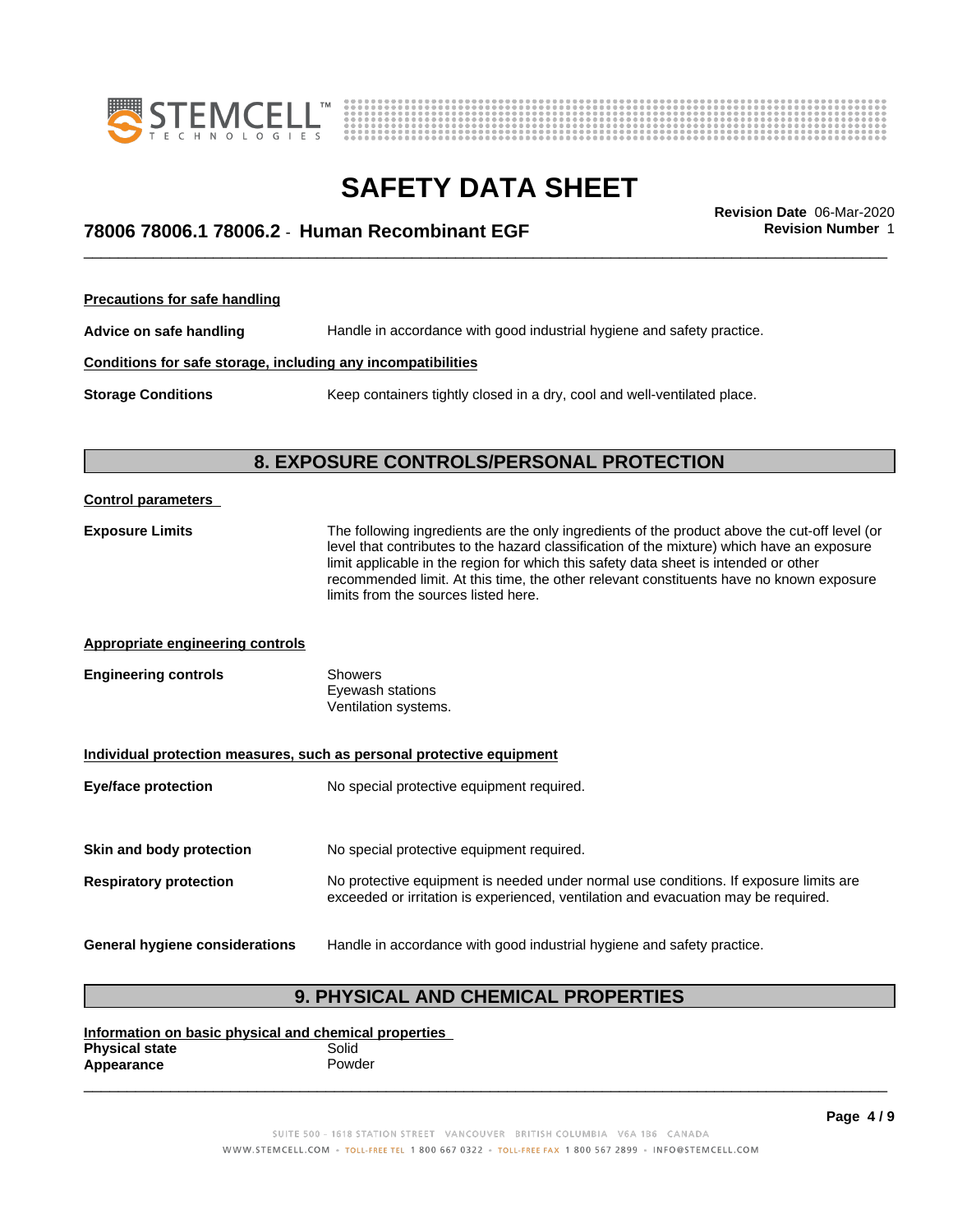



## \_\_\_\_\_\_\_\_\_\_\_\_\_\_\_\_\_\_\_\_\_\_\_\_\_\_\_\_\_\_\_\_\_\_\_\_\_\_\_\_\_\_\_\_\_\_\_\_\_\_\_\_\_\_\_\_\_\_\_\_\_\_\_\_\_\_\_\_\_\_\_\_\_\_\_\_\_\_\_\_\_\_\_\_\_\_\_\_\_\_\_\_\_ **Revision Date** 06-Mar-2020 **78006 78006.1 78006.2** - **Human Recombinant EGF Revision Number** 1

**Color** No information available **Odor** No information available **Odor threshold** No information available **Explosive properties** No information available **Oxidizing properties** No information available **Property Remarks •Method Values Remarks** •Method **pH** No data available None known<br> **Melting point / freezing point** No data available None Known **Melting point / freezing point** No data available None known **Boiling point / boiling range No data available None known Flash point** No data available None known **Evaporation rate Reserve State State Additional None Convention Cone Control of the None known**<br> **Flammability (solid. gas)** No data available **None Known Flammability (solid, gas)** No data available None known<br> **Flammability Limit in Air** None Known **Flammability Limit in Air Upper flammability limit:** No data available **Lower flammability limit:** No data available **Vapor pressure No data available and the None known**<br> **Vapor density No data available None known**<br>
No data available **None known Vapor density**<br> **Vapor density**<br> **Relative density**<br>
None known<br>
None known **Relative density No data available None known**<br> **Water solubility No data available None known**<br>
No data available **Water solubility <br>
<b>Water solubility n** other **solvents** Modata available **None known**<br>
None known **Solubility in other solvents** No data available<br> **Partition coefficient** No data available **Partition coefficient**<br> **Autoignition temperature**<br>
No data available None Known None known **Autoignition temperature No data available None known**<br> **Decomposition temperature** No data available **None known**<br>
None known **Decomposition temperature** No data available **None known**<br> **Kinematic viscosity** No data available None known **Kinematic viscosity No data available None known**<br> **None known**<br>
No data available **None known**<br>
None known **Dynamic viscosity** 

**Other Information Softening point** No information available<br> **Molecular weight** No information available **Molecular weight<br>Molecular formula** 

**Molecular formula No information available**<br>**VOC Content (%) No information available VOC Content (%)** No information available **Liquid Density** No information available **Bulk density** No information available

None known

### **10. STABILITY AND REACTIVITY**

| <b>Reactivity</b>                                                       | No information available.                 |
|-------------------------------------------------------------------------|-------------------------------------------|
| <b>Chemical stability</b>                                               | Stable under normal conditions.           |
| <b>Possibility of hazardous reactions</b> None under normal processing. |                                           |
| <b>Conditions to avoid</b>                                              | None known based on information supplied. |
| Incompatible materials                                                  | None known based on information supplied. |
|                                                                         |                                           |

**Hazardous decomposition products** None known based on information supplied.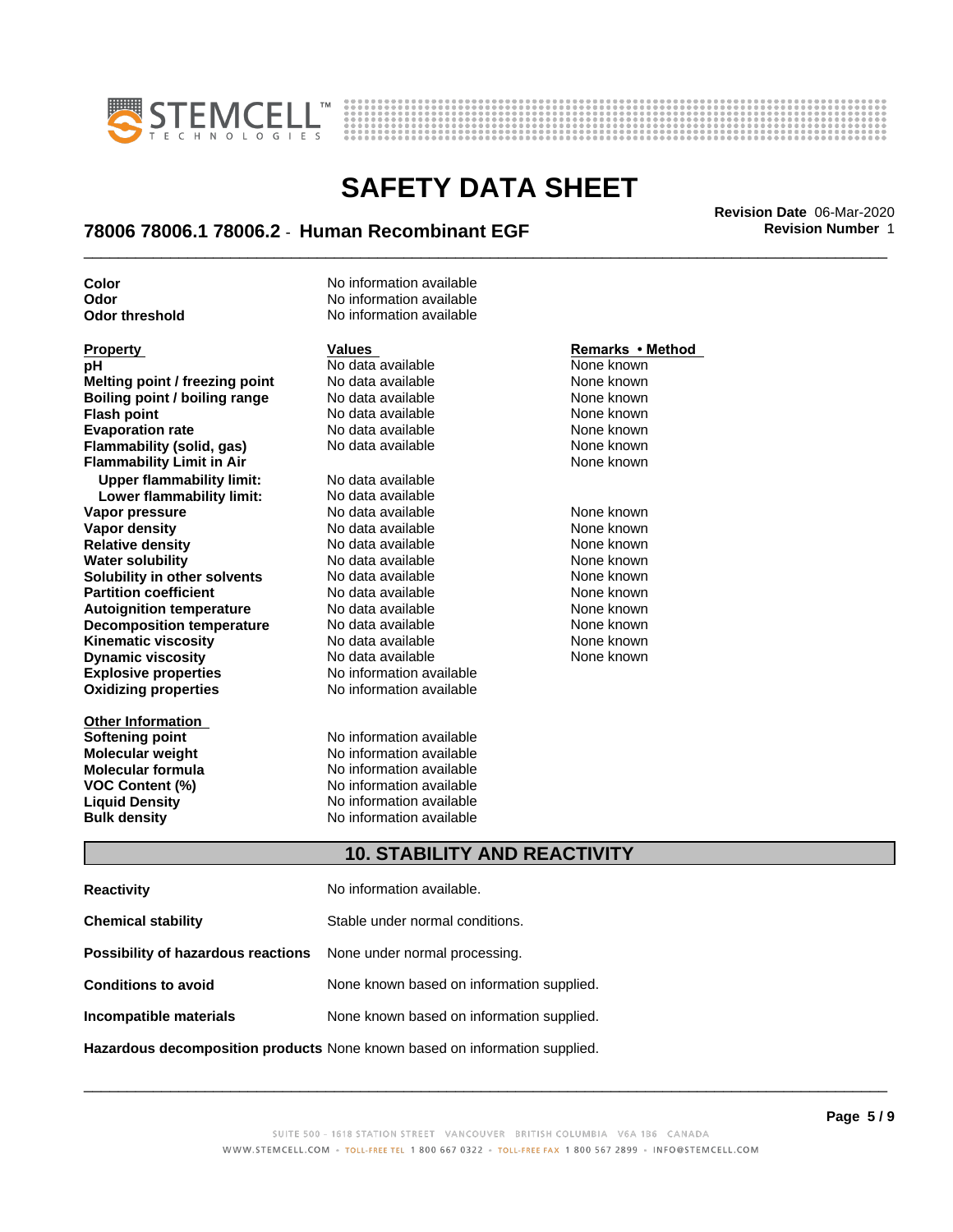



## \_\_\_\_\_\_\_\_\_\_\_\_\_\_\_\_\_\_\_\_\_\_\_\_\_\_\_\_\_\_\_\_\_\_\_\_\_\_\_\_\_\_\_\_\_\_\_\_\_\_\_\_\_\_\_\_\_\_\_\_\_\_\_\_\_\_\_\_\_\_\_\_\_\_\_\_\_\_\_\_\_\_\_\_\_\_\_\_\_\_\_\_\_ **Revision Date** 06-Mar-2020 **78006 78006.1 78006.2** - **Human Recombinant EGF Revision Number** 1

### **11. TOXICOLOGICAL INFORMATION**

**Information on likely routes of exposure**

| <b>Product Information</b> |                                                                              |  |
|----------------------------|------------------------------------------------------------------------------|--|
| <b>Inhalation</b>          | Specific test data for the substance or mixture is not available.            |  |
| Eye contact                | Specific test data for the substance or mixture is not available.            |  |
| <b>Skin contact</b>        | Specific test data for the substance or mixture is not available.            |  |
| Ingestion                  | Specific test data for the substance or mixture is not available.            |  |
|                            | Symptoms related to the physical, chemical and toxicological characteristics |  |
| <b>Symptoms</b>            | No information available.                                                    |  |

### **Numerical measures of toxicity**

### **Acute toxicity**

**Unknown acute toxicity** 0 % of the mixture consists of ingredient(s) of unknown toxicity 0 % of the mixture consists of ingredient(s) of unknown acute oral toxicity

0 % of the mixture consists of ingredient(s) of unknown acute dermal toxicity

0 % of the mixture consists of ingredient(s) of unknown acute inhalation toxicity (gas)

0 % of the mixture consists of ingredient(s) of unknown acute inhalation toxicity (vapor)

0 % of the mixture consists of ingredient(s) of unknown acute inhalation toxicity (dust/mist)

#### **Delayed and immediate effects as well as chronic effects from short and long-term exposure**

| <b>Skin corrosion/irritation</b>  | No information available. |
|-----------------------------------|---------------------------|
| Serious eye damage/eye irritation | No information available. |
| Respiratory or skin sensitization | No information available. |
| Germ cell mutagenicity            | No information available. |
| Carcinogenicity                   | No information available. |
| <b>Reproductive toxicity</b>      | No information available. |
| STOT - single exposure            | No information available. |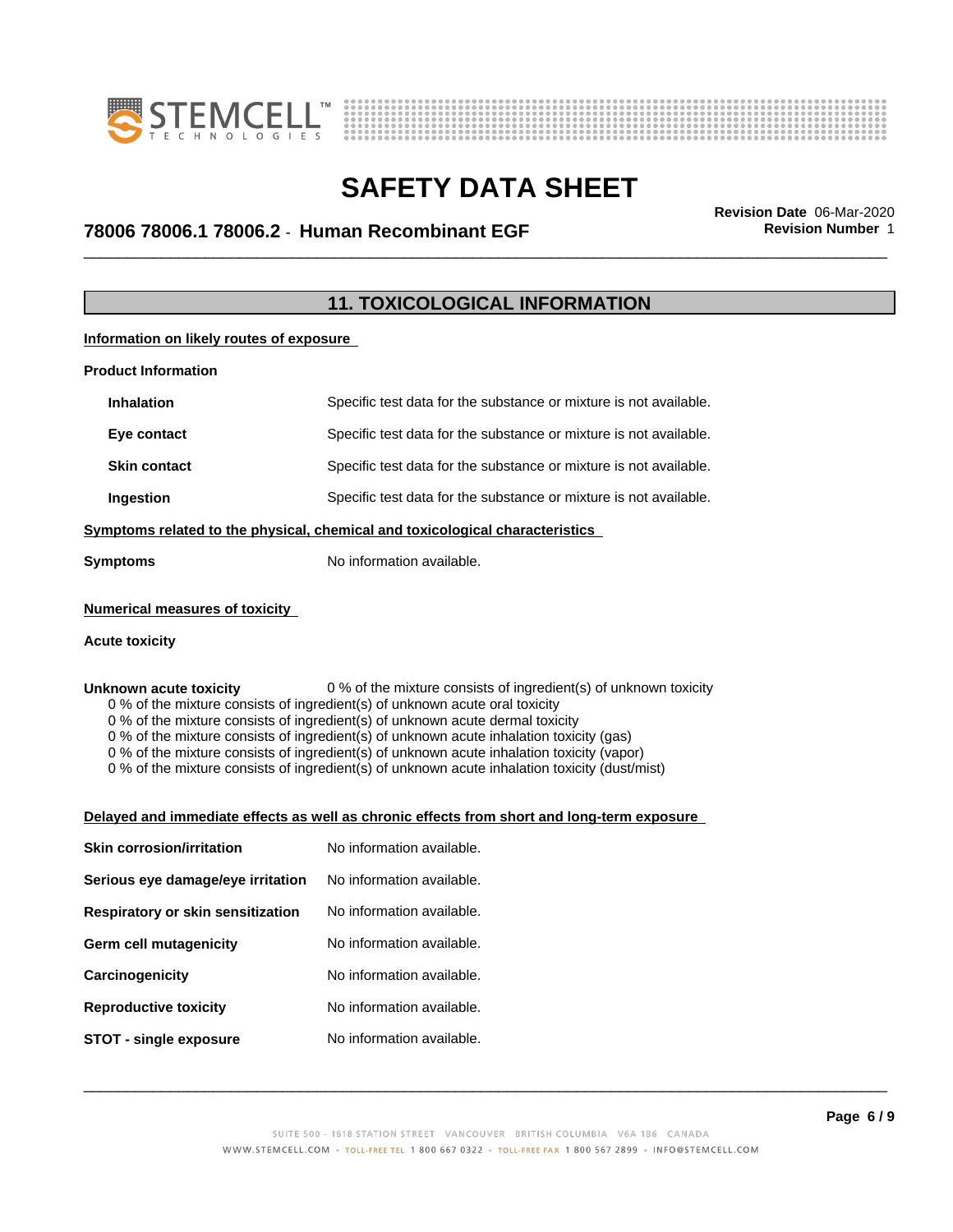



## \_\_\_\_\_\_\_\_\_\_\_\_\_\_\_\_\_\_\_\_\_\_\_\_\_\_\_\_\_\_\_\_\_\_\_\_\_\_\_\_\_\_\_\_\_\_\_\_\_\_\_\_\_\_\_\_\_\_\_\_\_\_\_\_\_\_\_\_\_\_\_\_\_\_\_\_\_\_\_\_\_\_\_\_\_\_\_\_\_\_\_\_\_ **Revision Date** 06-Mar-2020 **78006 78006.1 78006.2** - **Human Recombinant EGF Revision Number** 1

**STOT** - **repeated exposure** No information available.

**Aspiration hazard** No information available.

### **12. ECOLOGICAL INFORMATION**

| <b>Ecotoxicity</b> | The environmental impact of this product has not been fully investigated. |  |
|--------------------|---------------------------------------------------------------------------|--|
|--------------------|---------------------------------------------------------------------------|--|

**Persistence and degradability** No information available.

**Bioaccumulation** There is no data for this product.

**Other adverse effects** No information available.

### **13. DISPOSAL CONSIDERATIONS**

| Waste treatment methods                |                                                                                                                    |
|----------------------------------------|--------------------------------------------------------------------------------------------------------------------|
| Waste from residues/unused<br>products | Dispose of in accordance with local regulations. Dispose of waste in accordance with<br>environmental legislation. |
| <b>Contaminated packaging</b>          | Do not reuse empty containers.                                                                                     |

### **14. TRANSPORT INFORMATION**

| <u>DOT</u>  | Not regulated |  |
|-------------|---------------|--|
| <u>TDG</u>  | Not regulated |  |
| <b>MEX</b>  | Not regulated |  |
| ICAO (air)  | Not regulated |  |
| <u>IATA</u> | Not regulated |  |
| <b>IMDG</b> | Not regulated |  |
| <b>RID</b>  | Not regulated |  |
|             |               |  |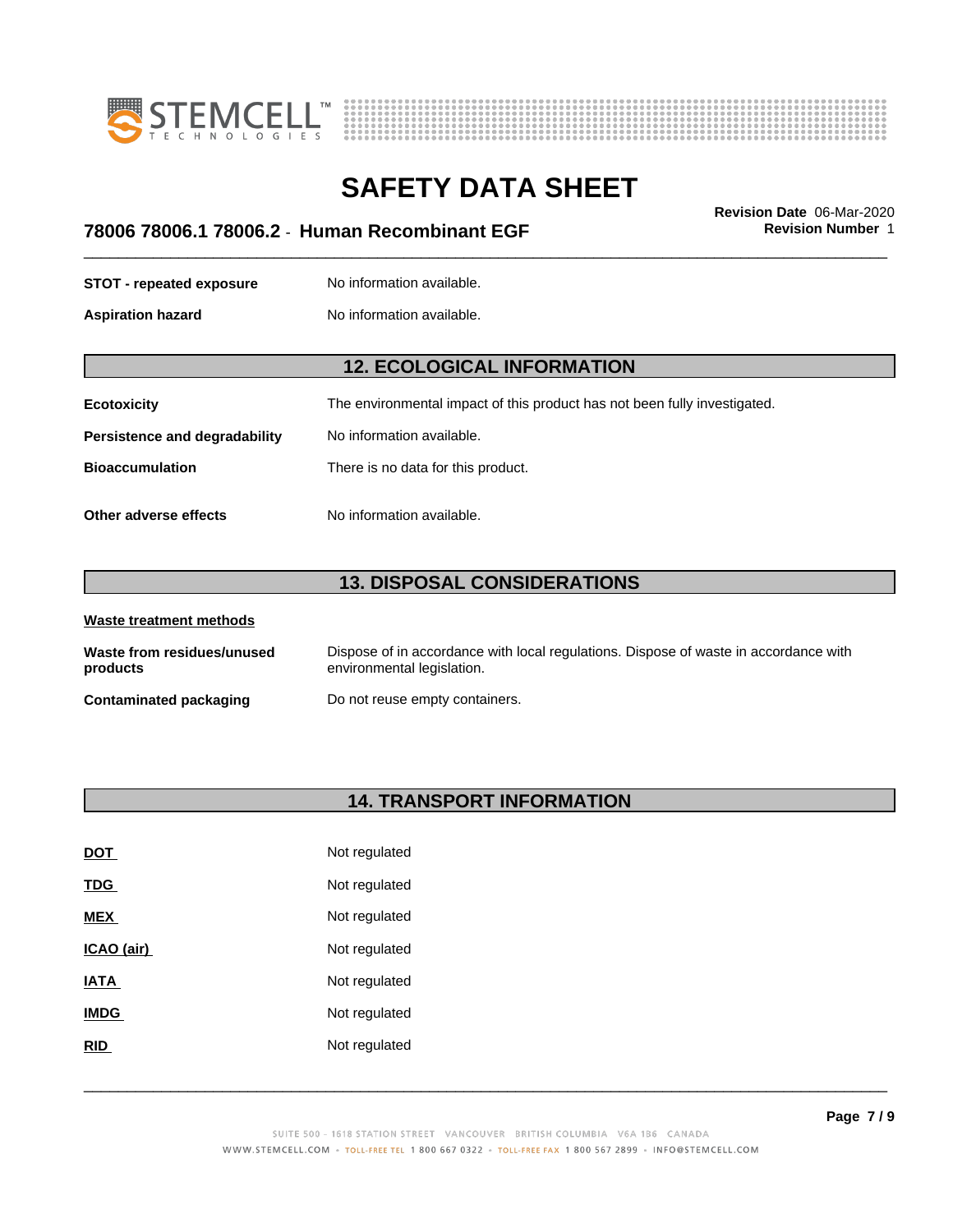



## \_\_\_\_\_\_\_\_\_\_\_\_\_\_\_\_\_\_\_\_\_\_\_\_\_\_\_\_\_\_\_\_\_\_\_\_\_\_\_\_\_\_\_\_\_\_\_\_\_\_\_\_\_\_\_\_\_\_\_\_\_\_\_\_\_\_\_\_\_\_\_\_\_\_\_\_\_\_\_\_\_\_\_\_\_\_\_\_\_\_\_\_\_ **Revision Date** 06-Mar-2020 **78006 78006.1 78006.2** - **Human Recombinant EGF Revision Number** 1

**ADR** Not regulated

ADN Not regulated

### **15. REGULATORY INFORMATION**

| International Inventories |                 |  |
|---------------------------|-----------------|--|
| <b>TSCA</b>               | Does not comply |  |
| <b>DSL/NDSL</b>           | Does not comply |  |
| <b>EINECS/ELINCS</b>      | Does not comply |  |
| <b>ENCS</b>               | Does not comply |  |
| <b>IECSC</b>              | Does not comply |  |
| <b>KECL</b>               | Does not comply |  |
| <b>PICCS</b>              | Does not comply |  |
| <b>AICS</b>               | Does not comply |  |
|                           |                 |  |

 **Legend:**

 **TSCA** - United States Toxic Substances Control Act Section 8(b) Inventory

 **DSL/NDSL** - Canadian Domestic Substances List/Non-Domestic Substances List

 **EINECS/ELINCS** - European Inventory of Existing Chemical Substances/European List of Notified Chemical Substances

 **ENCS** - Japan Existing and New Chemical Substances

 **IECSC** - China Inventory of Existing Chemical Substances

 **KECL** - Korean Existing and Evaluated Chemical Substances

 **PICCS** - Philippines Inventory of Chemicals and Chemical Substances

 **AICS** - Australian Inventory of Chemical Substances

### **US Federal Regulations**

### **SARA 313**

Section 313 of Title III of the Superfund Amendments and Reauthorization Act of 1986 (SARA). This product does not contain any chemicals which are subject to the reporting requirements of the Act and Title 40 of the Code of Federal Regulations, Part 372.

| Acute health hazard               | No |
|-----------------------------------|----|
| <b>Chronic Health Hazard</b>      | N٥ |
| Fire hazard                       | N٥ |
| Sudden release of pressure hazard | N٥ |
| <b>Reactive Hazard</b>            | N٥ |

### **CWA** (Clean Water Act)

This product does not contain any substances regulated as pollutants pursuant to the Clean Water Act (40 CFR 122.21 and 40 CFR 122.42).

### **CERCLA**

This material, as supplied, does not contain any substances regulated as hazardous substances under the Comprehensive Environmental Response Compensation and Liability Act (CERCLA) (40 CFR 302) or the Superfund Amendments and Reauthorization Act (SARA) (40 CFR 355). There may be specific reporting requirements at the local, regional, or state level pertaining to releases of this material.